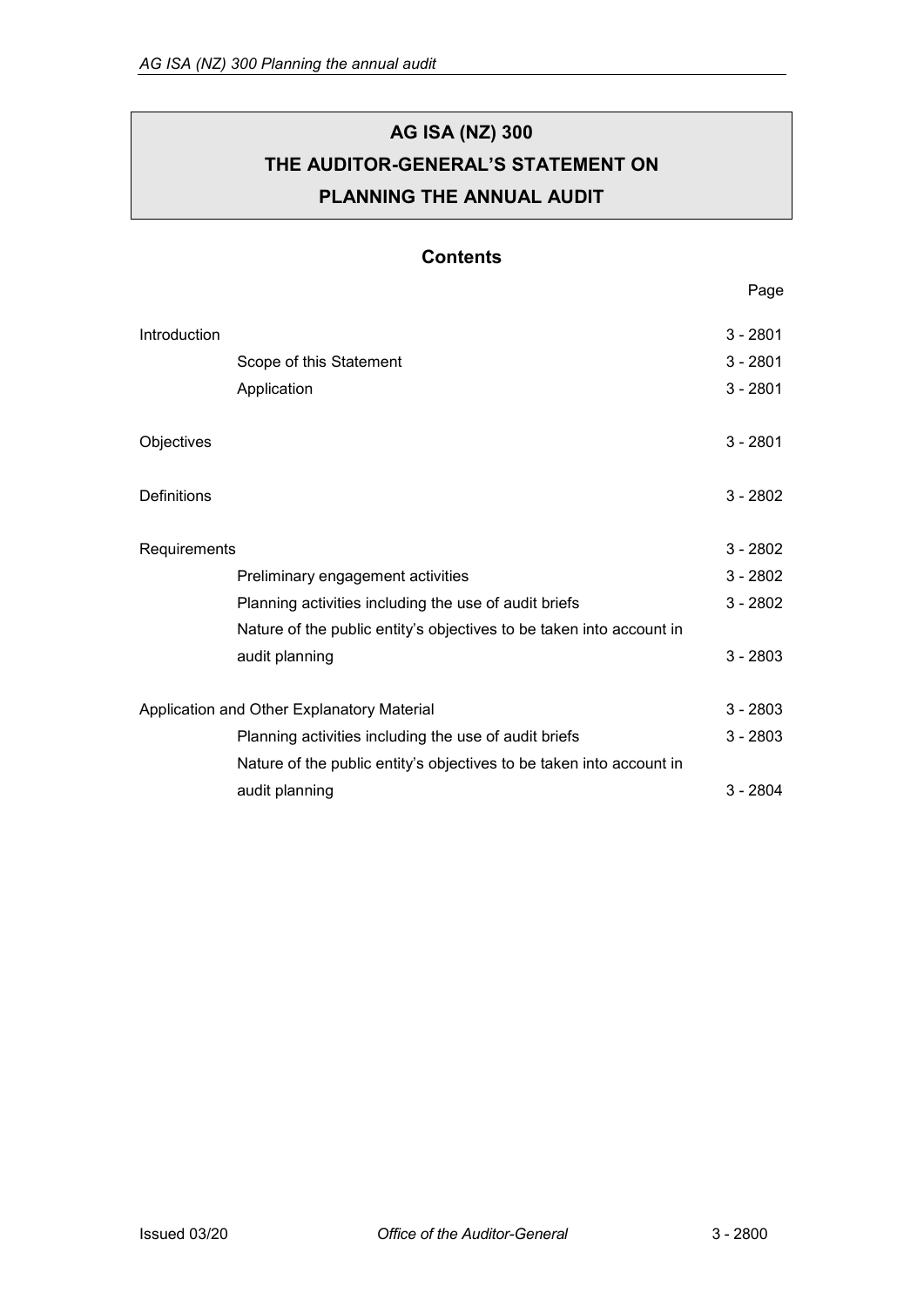## <span id="page-1-0"></span>**Introduction**

### <span id="page-1-1"></span>**Scope of this Statement**

- 1. This Auditor-General's Auditing Statement:
	- (a) establishes the Auditor-General's requirements in relation to ISA (NZ) 300: *Planning an Audit of Financial Statements* (ISA (NZ) 300);<sup>[1](#page-1-5)</sup> and
	- (b) provides additional guidance to reflect the public sector perspective.

## <span id="page-1-2"></span>**Application**

- 2. Compliance with this Statement is mandatory for Appointed Auditors who carry out annual audits on behalf of the Auditor-General. This Statement requires compliance with all of the requirements of ISA (NZ) 300 and the additional requirements included in this Statement.
- 3. This Statement applies to audits of financial statements and/or performance information that have been prepared for reporting periods beginning on or after 1 April 2020, although earlier application is encouraged.

# <span id="page-1-3"></span>**Objectives**

- 4. The objectives of the Appointed Auditor are to:
	- (a) plan the annual audit so that it will be performed in accordance with the Auditor-General's Auditing Standards and in an effective and efficient manner; and
	- (b) ensure that the audit plan takes account of the need for the auditor to maintain an awareness of whether the public entity is:
		- (i) applying its resources effectively and efficiently;
		- (ii) minimising waste;
		- (iii) conducting its business with due regard to probity; and
		- (iv) acting in a financially prudent manner.

<span id="page-1-4"></span>-

<span id="page-1-5"></span>The ISA (NZ) Auditing Standards are scoped so that they apply to audits of "historical financial information". However, for the purposes of the Auditor-General's Auditing Standards and Statements, all references to "historical financial information" should be read as the audit of "historical financial and historical performance information".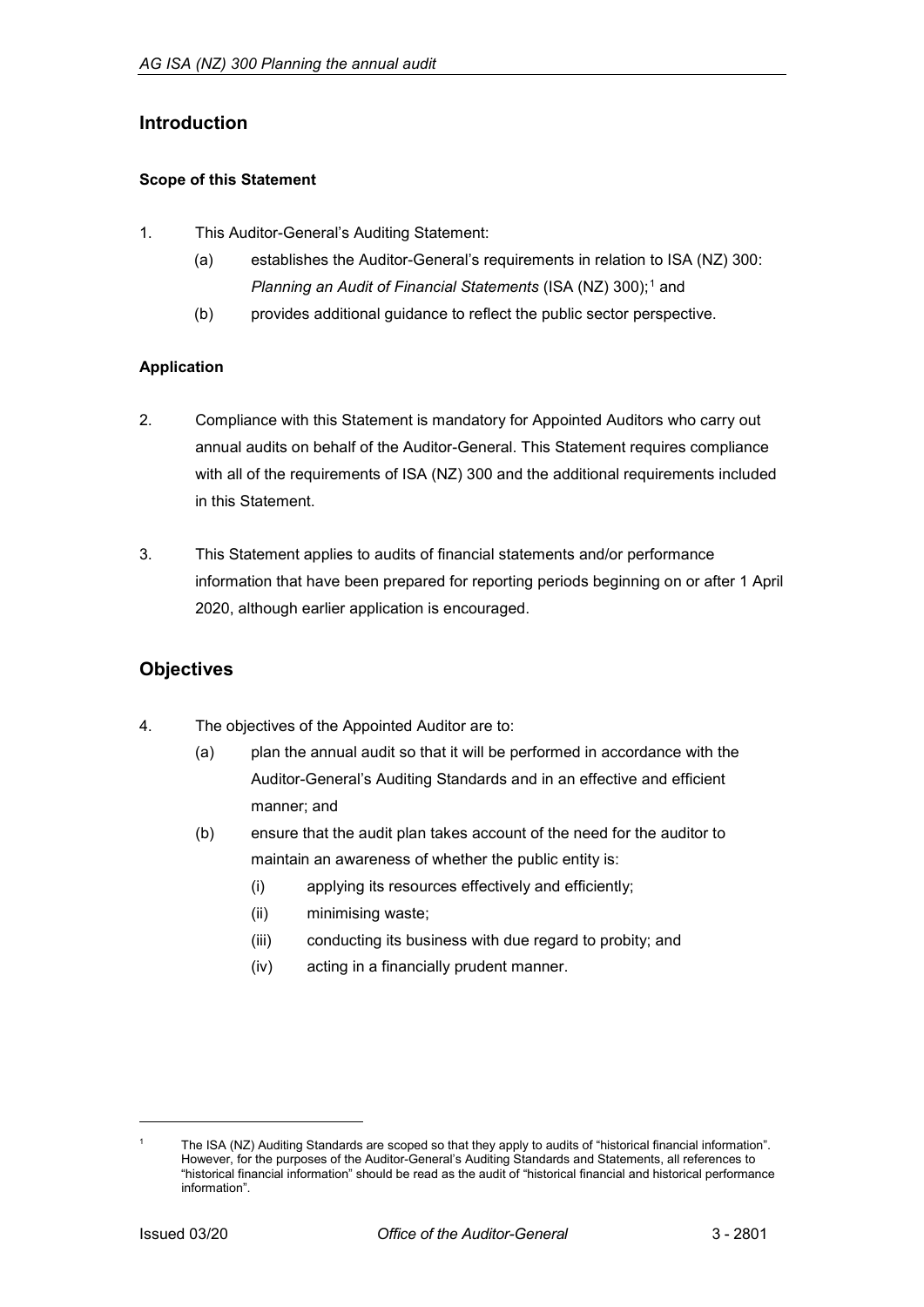# **Definitions**

- 5. For the purpose of this Auditor-General's Auditing Statement, the defined terms have the meanings attributed:
	- (a) in the Glossary of Terms issued by the New Zealand Auditing and Assurance Standards Board (the NZAuASB glossary) of the External Reporting Board (although, where a term with a specific meaning in the New Zealand public sector differs from the NZAuASB glossary, the New Zealand public sector definition shall prevail); and
	- (b) in the Auditor-General's Glossary of Terms.

## <span id="page-2-0"></span>**Requirements**

#### <span id="page-2-1"></span>**Preliminary engagement activities**

6. The Appointed Auditor shall take into account the acceptance and continuance procedures outlined in AG PES 3 (Amended) when complying with the requirements in paragraph 6(a) of ISA (NZ) 300.

#### <span id="page-2-2"></span>**Planning activities including the use of audit briefs**

- 7. The Appointed Auditor shall incorporate the requirements of the OAG, including information and instructions contained in the applicable audit brief, into their overall audit strategy and audit plan in meeting the requirements of paragraphs 8 and 9 of ISA (NZ) 300 (ref: para. A1-A5).
- 8. The Appointed Auditor shall consider the relevant public sector perspective when developing their overall audit strategy and audit plan in accordance with the requirements of paragraphs 8 and 9 in ISA (NZ) 300. Some of that perspective may be included in the following standards and statements:
	- (a) AG-2: *The appropriation audit and the controller function*;
	- (b) AG-3: *The approach to issues arising from section 16(1) of the Public Audit Act 2001*;
	- (c) AG-4: *The audit of performance reports*;
	- (d) AG ISA (NZ) 250 (Revised): *Consideration of laws and regulations*;
	- (e) AG ISA (NZ) 315: *Identifying and assessing the risks of material misstatement through understanding the entity and its environment*; or
	- (f) AG ISA (NZ) 320: *Materiality in planning and performing an annual audit.*
- 9. The Appointed Auditor shall personally approve the overall audit strategy.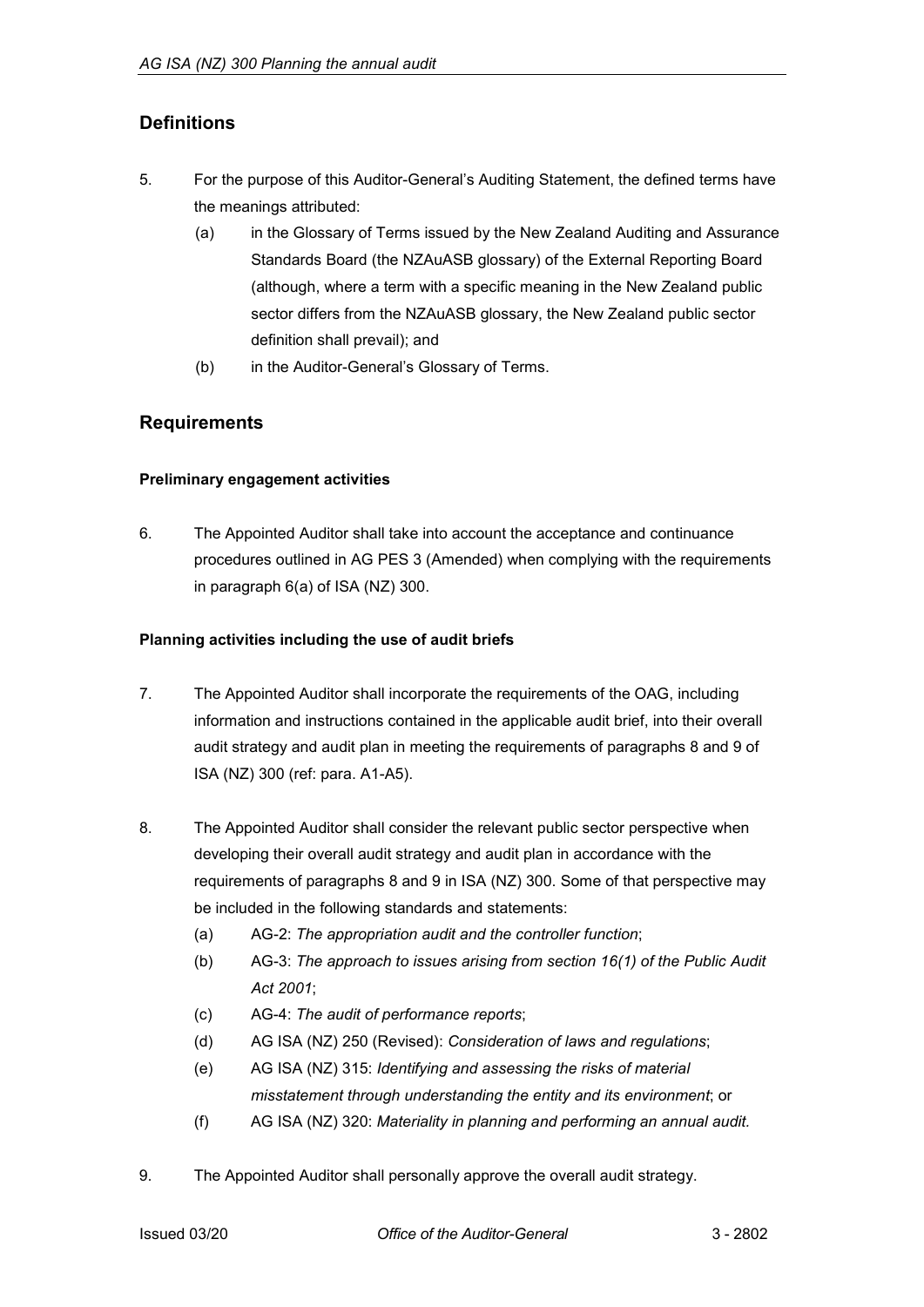### <span id="page-3-0"></span>**Nature of the public entity's objectives to be taken into account in audit planning**

10. Paragraphs 8 and 9 of ISA (NZ) 300 prescribe procedures to be performed in establishing the overall audit strategy and audit plan. In identifying the characteristics of the engagement that define its scope (as per paragraph 8(a) of ISA (NZ) 300), the Appointed Auditor shall establish the purpose of the public entity – in particular, whether it primarily provides goods or services for community or social benefit, or whether it has commercial objectives as its primary purpose (ref: para A6-A8).

**\*\*\***

## <span id="page-3-1"></span>**Application and other explanatory material**

#### <span id="page-3-2"></span>**Planning activities including the use of audit briefs** (ref: para 7)

- A1. Although the Auditor-General is the auditor of every public entity under section 14(1) of the Public Audit Act 2001 (the Act), the Auditor-General is personally unable to plan every annual audit of every public entity. This is why the Auditor-General appoints auditors to carry out those annual audits.
- A2. The Auditor-General has approved the approach outlined in paragraphs A3 to A5 below to ensure that the expectations in the Act are incorporated into all planning activities carried out for every annual audit of every public entity. The approach is intended to ensure that the requirements of paragraphs 6 to 11 of ISA (NZ) 300 appropriately reflect the public sector perspective.
- A3. In the rare situation where the Auditor-General plans to sign the audit report, the Auditor-General will meet all of the requirements of paragraph 6 to 11 of ISA (NZ) 300, including approving the overall audit strategy.
- A4. In the most common situation, where an Appointed Auditor signs the audit report on behalf of the Auditor-General, the Appointed Auditor will meet the requirements of paragraphs 6 to 11 of ISA (NZ) 300 by incorporating the instructions of the OAG. The instructions of the OAG are normally provided to the Appointed Auditor in the form of an audit brief.
- A5. Each audit brief will be based on audit planning that is carried out by the OAG. Each audit brief may contain: